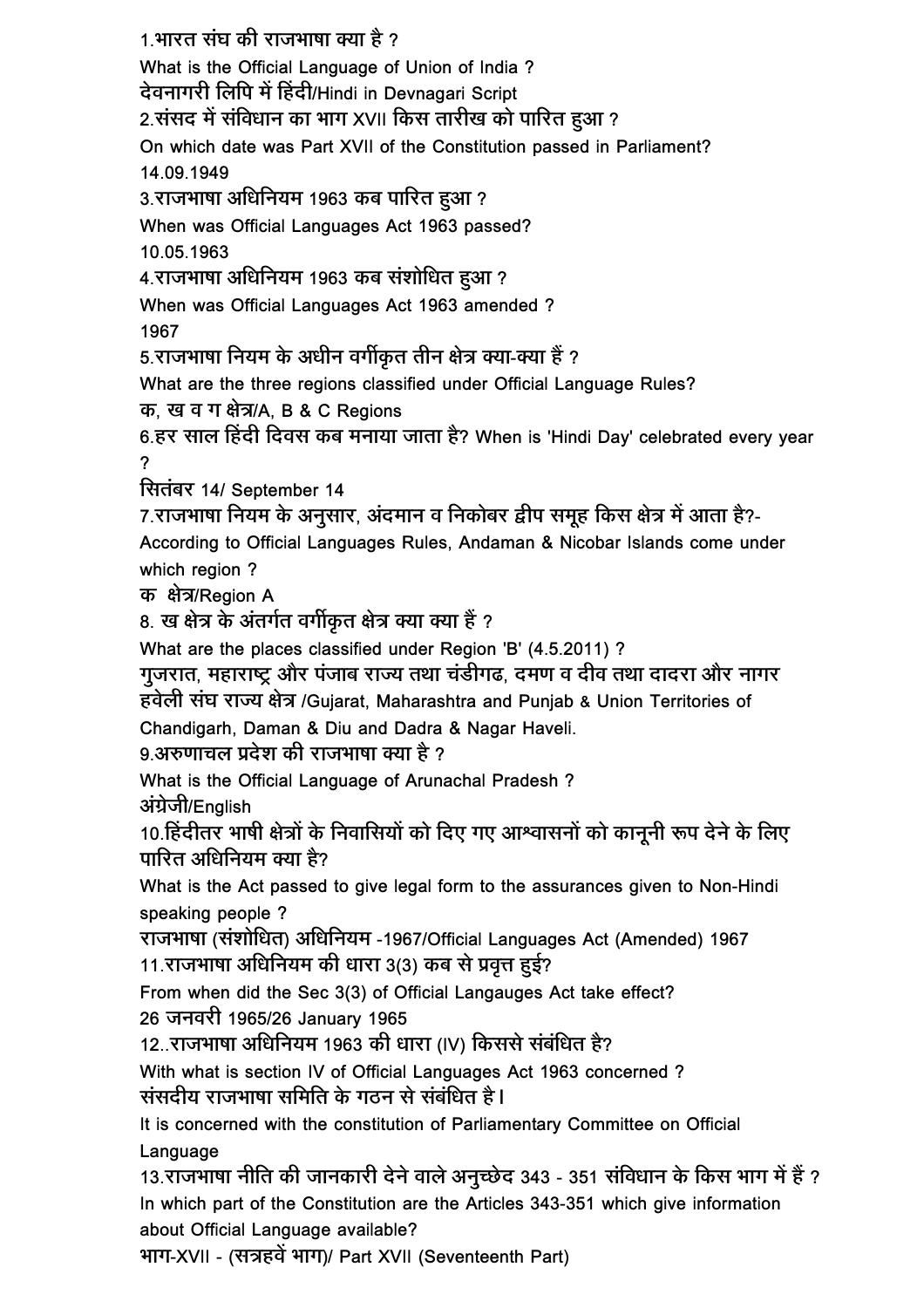14. राजभाषा अधिनियम 1963 की धारा 7 का संबंध किसके साथ है?

With what is Section 7 of Official Languages Act 1963 connected ? उच्च न्यायालयों के निर्णयों में हिंदी या अन्य राजभाषा के वैकल्पिक प्रयोग से संबंधित है। It is concerned with the optional use of Hindi or other Official Languages in Judgements in High Courts.

15. राजभाषा अधिनियम 1963, की धारा 6 व 7 किस राज्य में लागू नहीं होती? Sections 6 & 7 of Official Language Act 1963 do not apply in which State ? जम्मू व कश्मीर/Jammu and Kashmir

16. किन-किन राज्यों में उर्दू को राजभाषा के रूप में घोषित किया गया है? Urdu has been declared as Official Language of which of the States ? आंध्रप्रदेश व बिहार/Andhra Pradesh & Bihar

17. फिलहाल संविधान की आठवीं अनुसुची में कितनी भाषाएँ सम्मिलित हैं?

At present how many languages are enlisted in the Eighth Schedule of the constitution?

## बाईस/22

## 18.आठवीं अनुसूची में सम्मिलित भाषाओं के नाम लिखिए

Please write the languages available in the 8th schedule?

| 1.असमिया    | 2. बंगला   | ३. गुजराती   | 4 हिंदी     | 5. कन्नड    | 6 कश्मीरी |
|-------------|------------|--------------|-------------|-------------|-----------|
| 7.कोंकणी    | 8.मलयालम   | 9. मणिपुरी   | 10.मराठी    | 11. नेपाली  | 12.उडिया  |
| 13 पंजाबी   | 14 संस्कृत | 15. रिंाधी   | 16.तमिल     | 17. तेलुगु  | 18.उर्दू  |
| 19.बोडो     | 20 रांथाली | 21. मैथिली   | 22.डोगरी    |             |           |
| 1.Assameese | 2. Bengali | 3. Gujarathi | 4. Hindi    | 5.Kannada   |           |
| 6. Kashmiri | 7 Konkani  | 8.Malayalam  | 9. Manipuri | 10. Marathi |           |
| 11. Nepali  | 12. Oriva  | 13. Punjabi  | 14Sanskrit  | 15 Sindi    |           |
| 16. Tamil   | 17. Telugu | 18. Urdu     | 19. Bodo    | 20.Santhali |           |
| 21. Mythili | 22.Dogri   |              |             |             |           |
|             |            |              |             |             |           |

19.किसी कार्यालय को अधिसुचित करने से संबंधित प्रावधान कहां उपलब्ध है ? Where does provisions exist for notifying an Office ?

राजभाषा नियम 1976 के उप नियम 10 (4) से संबंधित/Under Rule 10 (4) of the Official Language Rules 1976.

20. संविधान के भाग-V में राजभाषा नीति संबंधित उपबंध किस अनच्छेद में) हैं ? In which article is the provision regarding OL policy available in PartV of the constitution?

अनुच्छेद 120/Article -120

21. संविधान की आठवीं अनुसूची संबंधी प्रावधान उपलब्ध अनुच्छेद का नाम बताइए?

Name the article in which the provision of the Eighth schedule of the Constitution is available?

अनृच्छेद 344(1) & 351/Article-344(1) & 351

22. राजभाषा अधिनियम 1963 क्यों पारित था ?

Why was the OL Act 1963 passed?

1965 के बाद भी हिंदी के साथ अंग्रेजी के प्रयोग को जारी रखने का प्रावधान करने के लिए

To use English along with Hindi even after 1965.

23. राजभाषा नियम कब पारित हुआ ?

When was the Official Languages rules passed?

1976

24. संविधान के XVII भाग में कितने अनुच्छेद हैं ?

How many articles are there in Part XVII of the Constitution?

®ÖÖî/9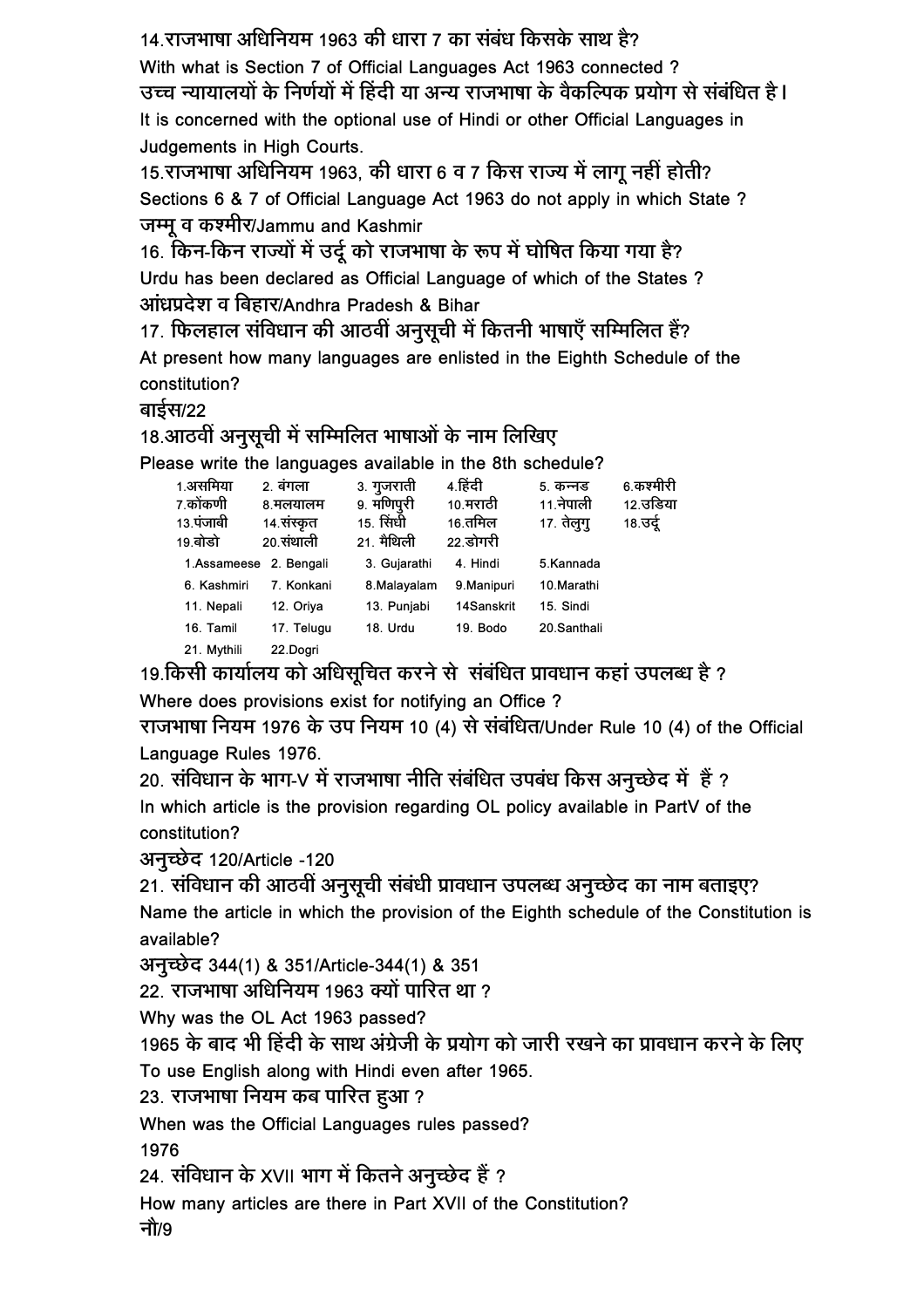25. अनुच्छेद 344 के अनुसरण में राजभाषा आयोग की नियुक्ति कब हुई ?

In Compliance of Article 344 when was the Official Language commission formed? वर्ष 1955 में/In the year 1955

26. राजभाषा आयोग के प्रथम अध्यक्ष कौन थे ?

Who was the First Chairman of Official Language Commission?

बी.जी.खेर/B.G.Kher

27. राजभाषा आयोग की सिफारिशों पर विचार करने के लिए गठित समिति के प्रथम अध्यक्ष कौन थे ?

Who was the First Chairman of the Committee which was formed on the recommendation of the Official Languages Commission?

जी .बी. पंत/G.B.Panth

28. संविधान के अनुसार सांविधिक नियमों, विनियमों और आदेशों का अनुवाद कौन करता है? As per the Constitution, who is translating the statutory rules, regulations and orders?

विधि मंत्रालय/Law Ministry

29.1965 तक संघ के सरकारी प्रयोजनों के लिए कौन-सी भाषा मुख्य राजभाषा थी तथा कौन-<u>सी भाषा सहायक राजभाषा ?</u>

Which were the main language & co-official language used for the Official purposes of the Union of India upto 1965?

अंग्रेजी मुख्य राजभाषा तथा हिंदी सहायक राजभाषा/English was the Main language & Hindi co-official language

30. Part VI में कौन-सा अनुच्छेद है?/ Which Article comes under Part VI? अनुच्छेद 210/Article 210.

 $31$ ़वर्ष 1973 में गठित पहली रेलवे हिंदी सलाहकार समिति की अध्यक्षता किसने की ? Who chaired the first Railway Hindi Salahkar Committee constituted in 1973? - श्री ललित नारायण मिश्र/Shri Lalit Narayan Mishra

32. वर्ष 1976 में गठित संसदीय राजभाषा समिति के अध्यक्ष कौन थे?

Who was the Chairman of the Parliament Committee on Official Language constituted in the year 1976?

तत्कालीन गृह मंत्री श्री ओम मेहता/The then Home Minister Shri Om Mehta.

33 संसदीय राजभाषा समिति की कौन-सी समिति प्रतिवेदन का मसौदा तैयार करती है? Which Committee of the Committee of Parliament on Official Language prepares the

draft? संसदीय राजभाषा समिति की आलेख एवं साक्ष्य उप समिति

Drafting & Evidence Sub-Committee of the Committee of Parliament on Official Language

34. राष्ट्रपति के 1952 के आदेशों के अनुपालन के लिए रेलवे बोर्ड में किस वर्ष हिंदी सहायक के एक पद का सुजन हुआ था ?

In which year the post of Hindi Asst. was created in Railway Board in compliance of President's order ?

वर्ष 1952 में रेलवे बोर्ड की सामान्य शाखा में

In the General Branch of Railway Board in the year 1952.

35. रेलवे बजट का हिंदी अनुवाद सबसे पहले कब तैयार हुआ था तथा उस समय रेलवे मंत्री ÛúÖî®Ö £Öê? In which year the Hindi translation of Railway Budget was prepared and who was the Railway Minister?

वर्ष 1956 में तथा स्वर्गीय लाल बहादूर शास्त्री जी./ In the year 1956, Late Lal Bahadur Shastri.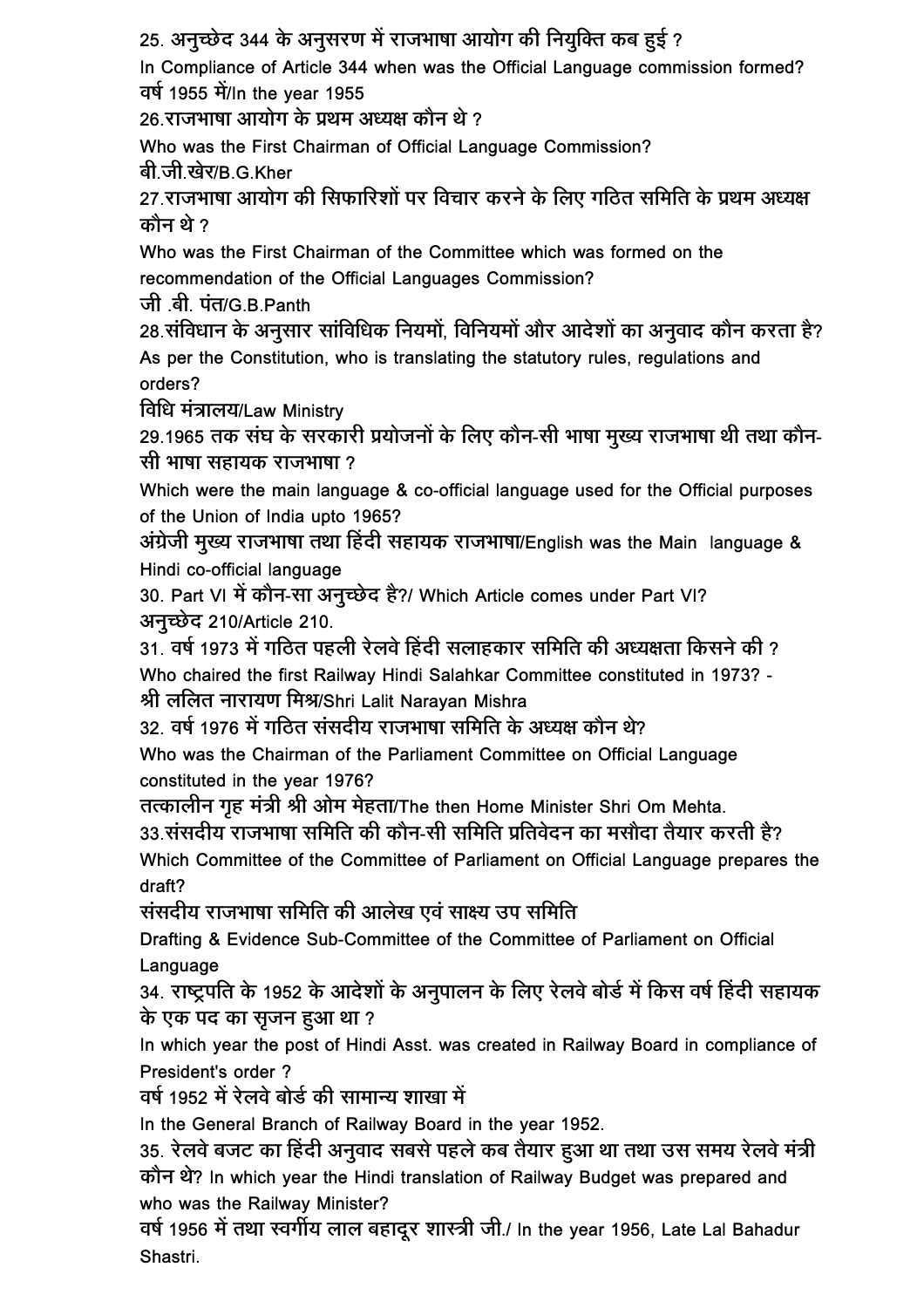36. रेलवे बोर्ड में हिंदी (संसद) अनुभाग का गठन कब हुआ था?

In which year Hindi (Parliament) section was established in Railway Board? वर्ष 1960 में/In the year 1960

37. "क" क्षेत्र के अंतर्गत आने वाले राज्य कौन-कौन से हैं?

What are all the States that come under Region "A" ? बिहार, झारखंड, दिल्ली, हरियाणा, हिमाचल प्रदेश, मध्य प्रदेश, छत्तीसगढ, राजस्थान, उत्तर प्रदेश, उत्तरांचल और अंदमान व निकोबार द्वीप समूह Bihar, Jharkhand, Delhi, Haryana, Himachal Pradesh, Madhya Pradesh, Chattisgarh, Rajasthan, Uttar Pradesh, Uttranchal & Andaman & Nicobar island group.

38 "ग" क्षेत्र के अंतर्गत आने वाले राज्य कौन-कौन से हैं?

What are the States that come under Region "C"?

"क" और "ख" क्षेत्र में निर्दिष्ट राज्यों और संघ राज्य क्षेत्रों से भिन्न राज्य तथा संघ राज्य <u>क्षेत्र अभिप्रेत है. तमिलनाडु, केरल, कर्नाटक, आंध्रप्रदेश, उडिसा, पश्चिम बंगाल, गोवा, जम्मु</u> व कश्मीर, असम, नागालैंड, मेघालय, अरुणाचल प्रदेश,सिक्किम, त्रिपुरा, मिजोरम, मणिपुर,  $\overline{\text{trick}}$ नेरी

Region"C" means the States and Union Territories other than those referred to in Region A & B - Tamilnadu, Kerala, Karnataka, Andhra Pradesh, Orissa, West Bengal, Goa, Jammu & Kashmir, Assam, Nagaland, Meghalaya, Arunachal Pradesh, Sikkim, Tripura, Mizoram, Manipur, Pondicherry

<u>39. रेल मंत्रालय का निरीक्षण संसदीय राजभाषा समिति की कौन-सी उप समिति करती है?</u> Which Sub-Committee of the Committee of Parliament on Official Language inspects Railway Ministry?

दसरी उप समिति/Second Sub-Committee

 $\hat{40}$ . हिंदी में कार्यालयीन काम करने के व्यक्तिगत प्रयासों को प्रोत्साहित करने हेतु रेलवे बोर्ड द्वारा लाग की गई योजना क्या है?

What is the scheme implemented by Railway Board for encouraging the Individual work done in Hindi ?

राजभाषा व्यक्तिगत नकद पुरस्कार योजना/ Rajbhasha Individual Cash Award Scheme 41.प्रबोध,प्रवीण और प्राज्ञ परीक्षाएँ पास करने पर मिलनेवाली पुरस्कार राशि

Amount of Award for Passing Prabodh, Praveen & Pragya Examinations  $T/D$ <sub>sebed</sub>k  $T\widehat{D}$ m $/D$ 

|                                  |                   | <b>Helid/Prabodn Heliol/Praveen Hist/Pragva</b> |          |
|----------------------------------|-------------------|-------------------------------------------------|----------|
| 70 या उससे अधीक अंक/             | ₹ 1600/- ₹ 1800/- |                                                 | ₹ 2400/- |
| 70 or more marks                 |                   |                                                 |          |
| $60 - 69$ $3\overline{4}$ /marks | ₹800              | ₹ 1200/-                                        | ₹ 1600/- |
| 55-59 अंक/marks/                 | ₹ 400/-           | ₹ 600/-                                         | ₹ 800/-  |
|                                  |                   |                                                 |          |

42. राजभाषा विभाग का राभाकास से क्या मतलब है ?

What is the expansion for OLIC used by Dept. of Official Language? राजभाषा कार्यान्वयन समिति/Official Language Implementation Committee 43. केंद्र सरकारी कर्मचारियों के लिए कितने पाठ्यक्रम निर्धारित हैं ?

How many Hindi courses are prescribed for Central Govt. employees? तीन/Three

44. केंद्र सरकारी कर्मचारियों के लिए निर्धारित प्रारंभिक पाठ्यक्रम क्या है? Which is the elementary Hindi course prescribed for Central Govt. employees? प्रबोध/Prabodh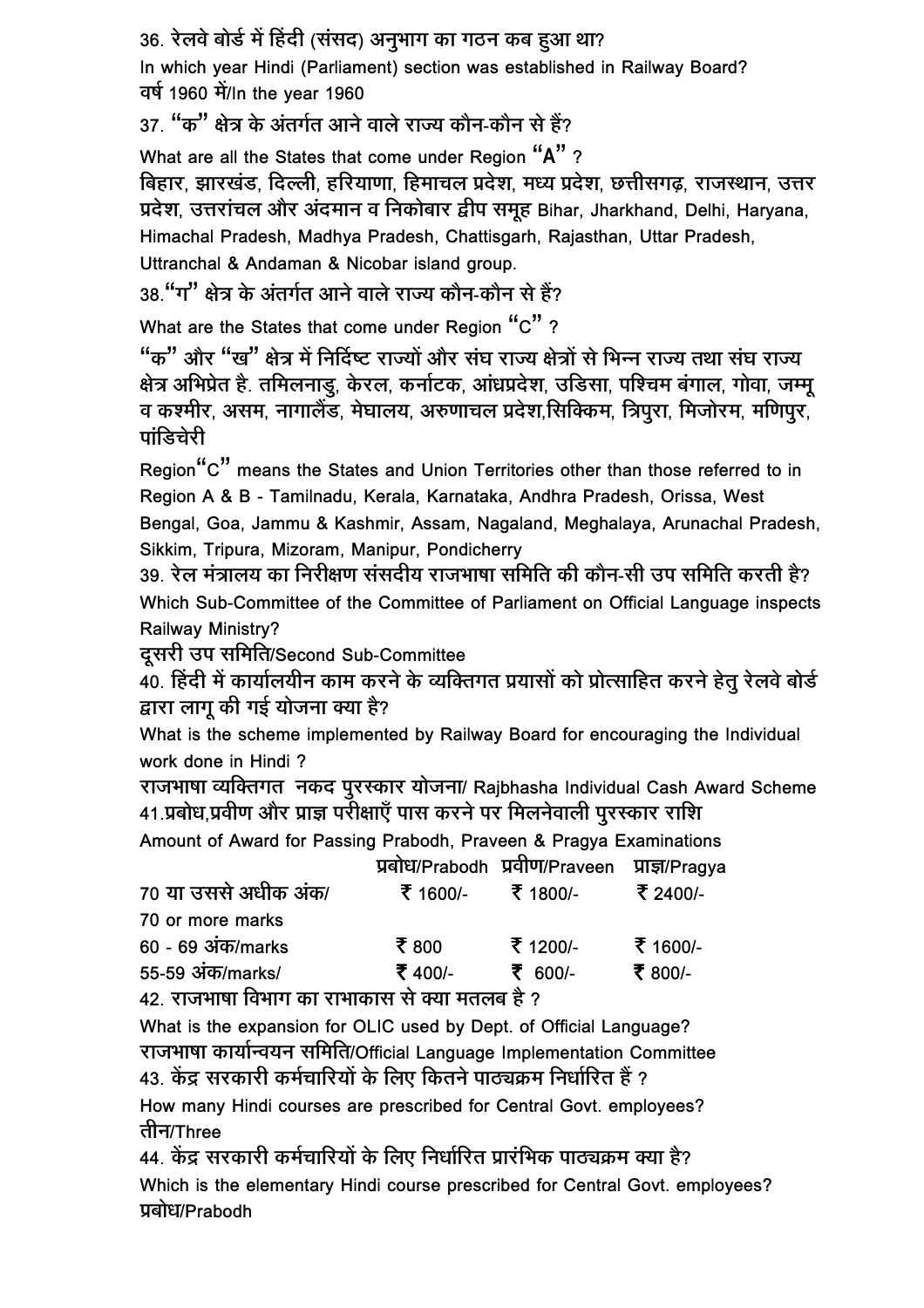$45$  केंद्रीय हिंदी समिति के अध्यक्ष कौन हैं ?

Who is the Chairman of Central Hindi Committee?

प्रधान मंत्री/Prime Minister

46. संबंधित मंत्रालय/विभाग में हिंदी के प्रचार में प्रगति की समीक्षा किस समिति द्वारा की जाती है?

Which Committee reviews the progress made in the propagation of Hindi in a particular Ministry/Department?

हिंदी सलाहकार समिति/Hindi Salahkar Samiti

47. वर्तमान संसदीय राजभाषा समिति का गठन कब हुआ ?

When was the present Parliamentary Committee on Official Language constituted? जनवरी 1976/January 1976

48. राजभाषा की संसदीय समिति के कितने सदस्य हैं?

How many members are there in the Parliamentary Committee on Official Language ? 30

49. संसदीय राजभाषा समिति में लोक सभा के कितने सदस्य हैं ?

How many Lok Sabha Members are there in the Committee of Parliament on Official Language?

20

 $50$  फिलहाल राजभाषा की संसदीय समिति की कितनी उप-समितियाँ हैं?

At present, how many Sub-Committees are there in the Parliamentary Committee on Official Language ?

3 उप समितियाँ/3 Sub-committees

51. संसदीय राजभाषा समिति का मुख्य ड्यूटी क्या है?

What is the main duty of the Committee of Parliament on Official Language? हिंदी के प्रगामी प्रयोग की समीक्षा करना/To review the progressive use of Hindi 52. प्रमुख नगरों में गठित नगर राजभाषा कार्यान्वयन समिति के अध्यक्ष कौन होते हैं? Who is the Chairman of the Town Official Language Implementation Committee constituted in major cities?

नगर के केन्द्र सरकार कार्यालय के वरिष्ठतम अधिकारी/ Senior most Central Govt. Officer of the city

53. राजभाषा कार्यान्वयन समिति की बैठकों की आवधिकता क्या है?

What is the periodicity of the meetings of Official Language Implementation Committees?

3 महीने में एक बार/Once in 3 months.

54 नगर राजभाषा कार्यान्वयन समिति की बैतकों की आवधिकता क्या है?

What is the periodicity of the meetings of Town Official Language Implementation Committee?

6 महीने में एक बार/Once in 6 months

<u>55. राजभाषा पर वार्षिक कार्यक्रम कौन तैयार करता है?</u>

Who prepares the Annual Programme on Official Language ?

गुह मंत्रालय/Ministry of Home Affairs

<u>56. केंद्र सरकार के कर्मचारियों के लिए निर्धारित हिंदी पाठ्यक्रम क्या-क्या है?</u>

What are the Hindi courses prescribed for Central Govt. employees?

प्रबोध, प्रवीण व प्राज्ञ/ Prabodh, Praveen & Pragya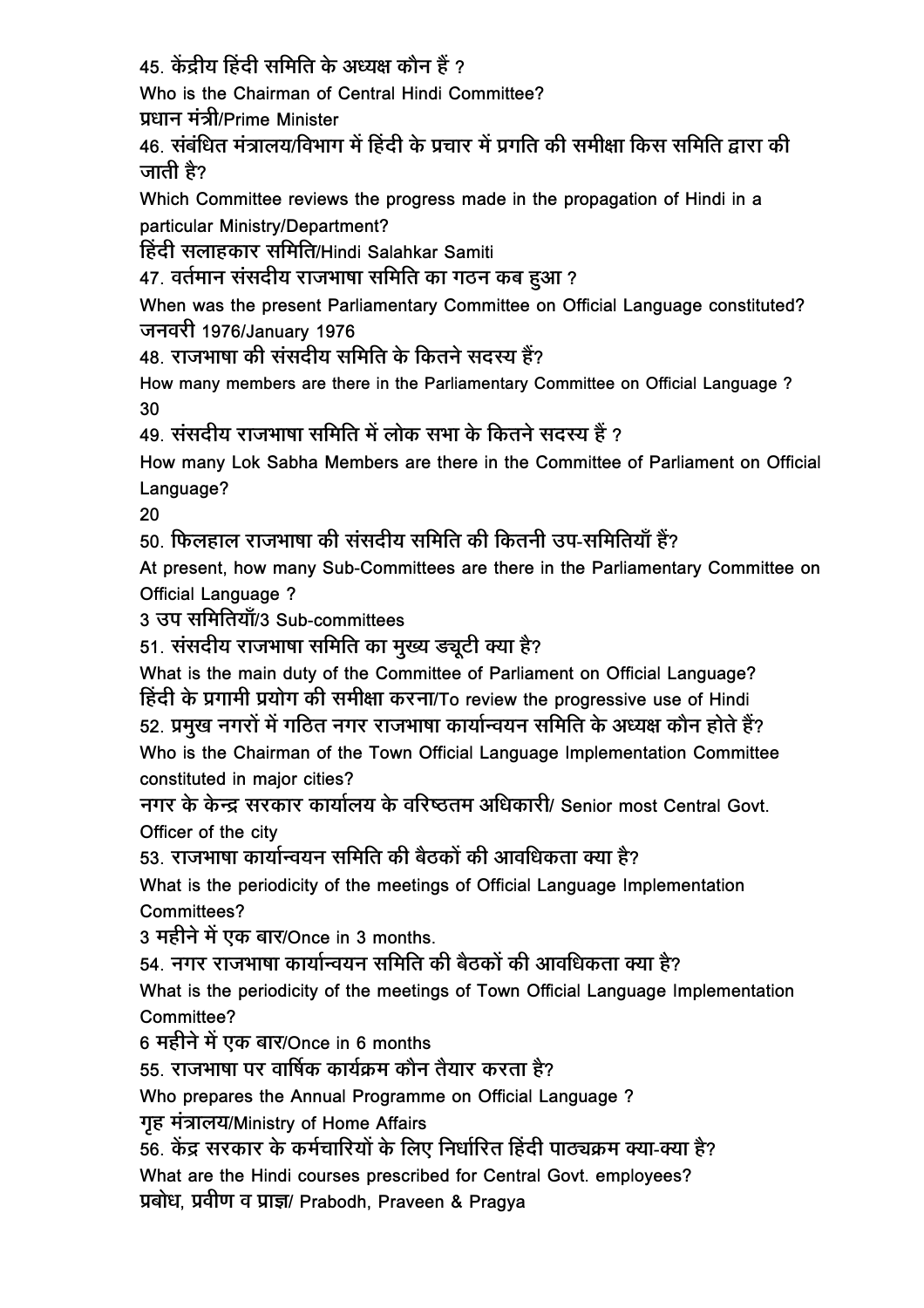57. केंद्र सरकार के लिपिकीय कर्मचारियों के लिए निर्धारित अंतिम पाठ्यक्रम क्या है ?

Which is the final Hindi course prescribed for Clerical cadre employees of Central Govt.?

प्राज्ञ/Pragya

58. हिंदी पाठ्यक्रमों में प्रशिक्षित होने के लिए केंद्र सरकारी कर्मचारियों को कौन-सी प्रशिक्षण सुविधाएँ उपलब्ध हैं?/

What are the training facilities available to a Central Govt. employee to get trained in the Hindi courses ?

नियमित, गहन, पत्राचार एवं प्राइवेट/ Regular, Intensive, Correspondence and Private <u>59. साल में कितनी बार नियमित पाठ्यक्रम की हिंदी परीक्षाएँ चलाई जाती हैं?</u>

How many times are the Regular Hindi examinations conducted in a year ? दो बार/2 times

60. नियमित हिंदी परीक्षाएँ कौन से महीनों में चलाई जाती हैं?

In which months are the Regular Hindi examinations conducted? मई व नवंबर/May and November

61. हिंदी पाठ्यक्रमों में प्रशिक्षित होने के लिए कौन योग्य होंगे?

Who are eligible to be trained in the Hindi courses ?

केंद्र सरकार के श्रेणी III कर्मचारी व उससे ऊपर के अधिकारी

All the Central Govt. employees in Class III and above.

 $62.$  कोटि "क " में वर्गीकृत कर्मचारी कौन हैं?

Who are the employees classified under Category 'A'

जिनकी मातृभाषा हिंदी या हिन्दूरतानी या उसकी बोली है/Those employees whose mother tongue is Hindi or Hindustani or its dialect.

63. कोटि "ख" में वर्गीकृत कर्मचारी कौन हैं?

Who are the employees classified under Category 'B'?

जिनकी मातृभाषा उर्दू, पंजाबी, कश्मीरी, पृश्तो, सिन्धी या सह भाषा है/Those employees whose mother tongue is Urdu, Punjabi, Kashmiri, Pusto, Sindhi or other allied languages.

 $64.$  कोटि "ग" में वर्गीकृत कर्मचारी कौन हैं?

Who are the employees classifed under Category 'C'?

<u>जिनकी मातृभाषा मराठी, गुजराती, बंगाली, उडिया या असामी है</u>

Those employees whose mother tongue is Marathi, Gujrathi, Bengali, Oriya or Assamese

 $65.$  कोटि "घ" में वर्गीकृत कर्मचारी कौन हैं?

Who are the employees classified under category 'D'?

<u>जो दक्षिण भारत की भाषा या अंग्रेजी बोलते हैं</u>

Those employees who speak a South Indian Language or English.

 $66.$  कोटि "ग" के कर्मचारियों को किस पाठ्यक्रम से प्रशिक्षित होना अपेक्षित है? From which course is a category 'C' employee required to be trained? प्रवीण/From Praveen

 $67$ ़ कोटि "घ" के कर्मचारियों को किस पाठ्यक्रम से प्रशिक्षित होना अपेक्षित है? From which course is a category 'D' employee required to be trained? प्रबोध/Prabodh

68. प्राज्ञ पास करने पर मिलनेवाला इकमुश्त पुरस्कार क्या है? What is the lumpsum award for passing Pragya ? ₹ 2400/-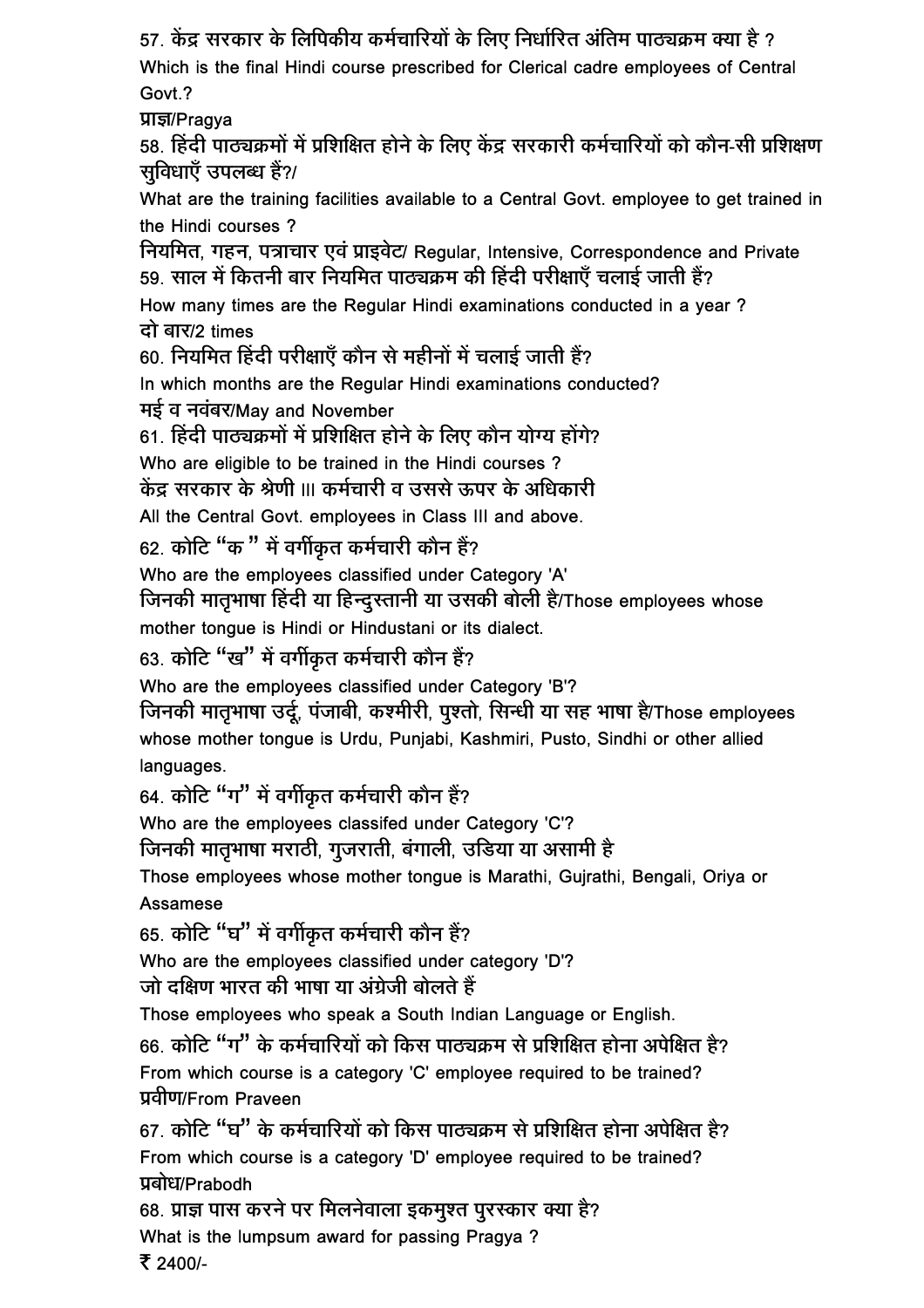69. रेलवे बोर्ड की राजभाषा व्यक्तिगत नकद पूरस्कार योजना के अधीन दक्षिण रेलवे से हर साल कितने कर्मचारी/अधिकारी पुरस्कृत होते हैं?

How many Officers/Employees are awarded every year from Southern Railway under Railway Board's Rajbhasha Individual Cash Award Scheme ? आठ/Eight

70. सामूहिक नकद पूरस्कार योजना के अधीन दिए जाने वाले प्रथम पूरस्कार की रकम क्या है?

What is the cash award amount for the first prize under Collective Cash Award Scheme?

₹ 1500/-

71.सामूहिक नकद पुरस्कार योजना के अधीन दिए जाने वाले द्वितीय पुरस्कार की रकम क्या है?

What is the cash award amount for the second prize under Collective Cash Award Scheme?

₹ 1200/-

72. सामुहिक नकद पुरस्कार योजना के अधीन दिए जाने वाले तृतीय पुरस्कार की रकम क्या ੜੈ?

What is the cash award amount for the third prize under Collective Cash Award Scheme?

₹ 800/-

73. साल में 10,000 शब्द से ज्यादा लिखने के लिए कितने प्रथम पूरस्कार दिए जाते हैं ? How many first prizes are given in a year for writing more than 10,000 words ? <u>ਫ</u>ੋਮ/Two

74. साल में 10,000 शब्द से ज्यादा लिखने के लिए कितने द्वितीय पूरस्कार दिए जाते हैं ? How many second prizes are given in a year for writing more than 10,000 words ? तीन/Three

75. साल में 10,000 शब्द से ज्यादा लिखने के लिए कितने तृतीय पूरस्कार दिए जाते हैं ? How many third prizes are given in a year for writing more than 10,000 words ? पाँच/Five

76. नाम, पदनाम, साइन बोर्ड को किस क्रम में प्रदर्शित किया जाना है?

In which order are the Name, Designation and Sign Boards to be exhibited ?

1. प्रादेशिक भाषा 2. हिंदी 3. अंग्रेजी/ 1. Regional Language 2. Hindi 3. English

77. आम जनता द्वारा प्रयोग किए जाने वाले फार्मों को किस क्रम में तैयार किया जाना है?

In which order are the forms used by Public to be prepared ?

त्रिभाषी (प्रादेशिक, हिंदी व अंग्रेजी)

Trilingual form (1. Regional Language 2. Hindi 3. English)

78. रबड़ मुहरों को किस प्रकार तैयार किया जाना है?

In which order are Rubber Stamps to be prepared ?

हिंदी - अंग्रेजी द्विभाषी रूप में - एक लाइन हिंदी एक लाइन अंग्रेजी

Hindi English Bilingual form-one line Hindi and one line English

79. प्रबोध और प्रवीण परीक्षाएं निजी तौर पर उत्तीर्ण करने पर मिलनेवाली इकमुश्त पुरस्कार राशि क्या है ?

Amount of Lumpsum Award for Passing Prabodh & Praveen by private study.

प्रबोध के लिए/For Prabodh ₹ 1600/-

प्रवीण के लिए/For Praveen ₹ 1500/-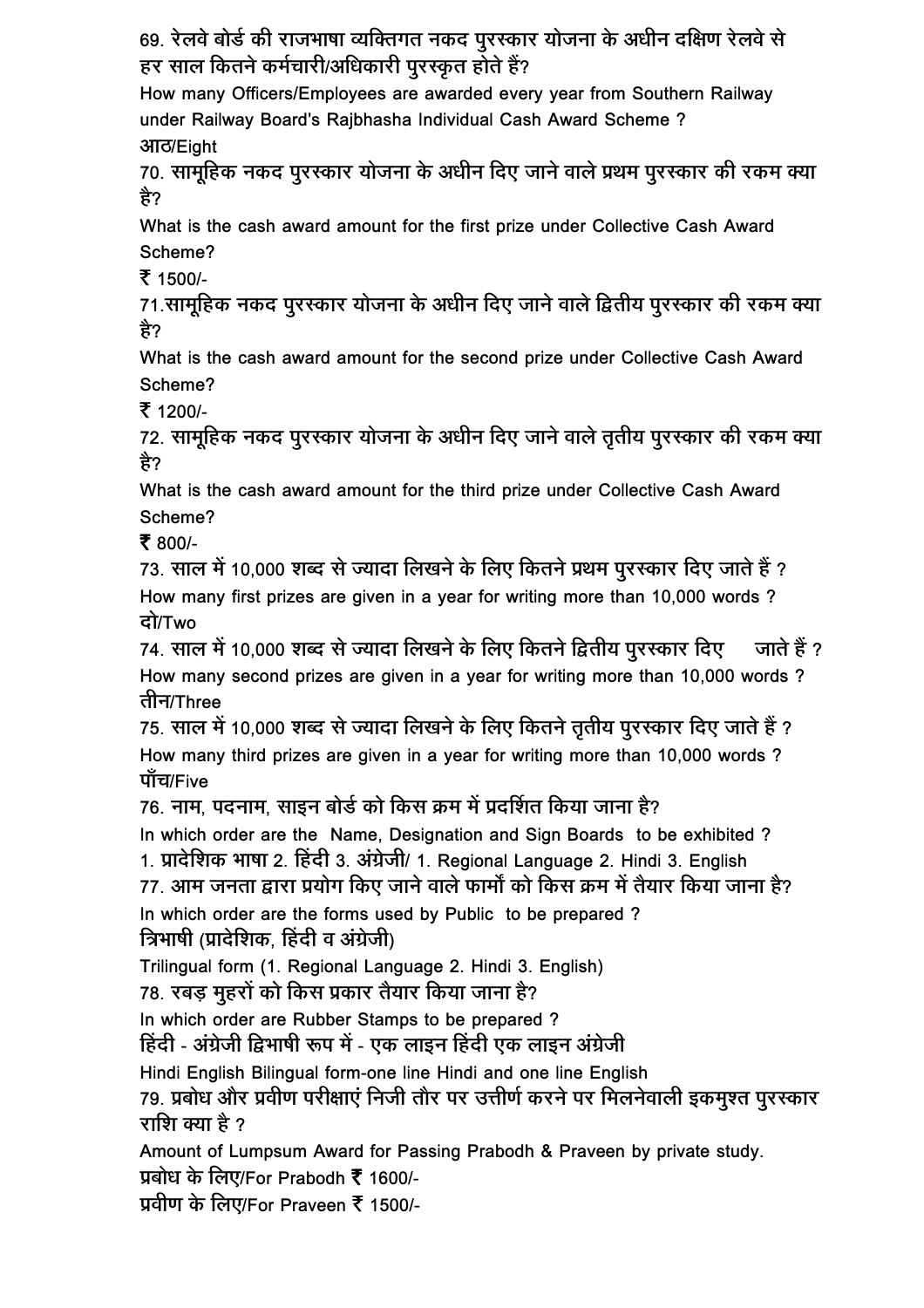80. हिंदी टंकण परीक्षा निजी तौर से उत्तीर्ण करने पर मिलनेवाली इकमुश्त पुरस्कार राशि क्या है ?

What is the lumpsum award for passing Hindi Typewriting Examination by private study?

₹ 1600/-

81.अष्टम अनुसूची में शामिल विदेशी भाषा क्या है ?

What is the Foreign Language included in the Eighth Schedule ? नेपाली/Nepali

82 मंडल रेल कार्यालय की राजभाषा कार्यान्वयन समिति के अध्यक्ष कौन हैं?

Who is the Chairman of the Divl. Official Language Implementation Committee? मंडल रेल प्रबंधक

Divisional Railway Manager

83.केंद्र सरकार के कर्मचारियों के लिए कौन-सा मंत्रालय/कार्यालय हिंदी परीक्षाएँ चलाता है? Which Ministry/Office is conducting the exams for the Central Govt. employees? गह मंत्रालय के अधीन हिंदी शिक्षण योजना

Hindi Teaching Scheme under Home Ministry.

84. इकमुश्त पुरस्कार के लिए कौन अर्ह होंगे?

Who is eligible for lumpsum award?

ऐसे कर्मचारी जो हिंदी परीक्षा प्राइवेट तौर पर पास करते हैं

Those employees who pass the Hindi exams by private efforts.

85. नगर राजभाषा कार्यान्वयन समिति (कार्यालय)/चेन्नै के अध्यक्ष कौन हैं?

Who is the Chairman of Town Official Language Implementation Committee

(offices)/Chennai ?

महाप्रबंधक/दक्षिण रेलवे

General Manager/Southern Railway

86. स्टेशन उदघोषणाओं को किस भाषा के क्रम में करना है?

In which order are the Station announcements made?

त्रिभाषी (प्रादेशिक, हिंदी व अंग्रेजी)

Trilingual (Regional, Hindi & English)

87. रूफ बोर्ड किस अनुपात में प्रदर्शित करना है?

In which proportion the Roof Board has to be displayed?

समानुपात में - त्रिभाषी (प्रादेशिक, हिंदी व अंग्रेज़ी)

In equal proportion - Trilingual (Regional, Hindi & English)

88. गाडियों के पैनल बोर्ड को किस प्रकार प्रदर्शित किया जाना है?

How is the panel Board of a train to be displayed?

त्रिभाषी (प्रादेशिक, हिंदी व अंग्रेजी)/ In trilingual (Regional, Hindi & English)

89. वैयक्तिक वेतन के लिए कौन अर्ह होंगे?

Who are all eligible for Personal Pay ?

केंद्रीय सरकार की हिंदी शिक्षण योजना के अन्तर्गत आयोजित प्राज्ञ परीक्षा या, जब उस सरकार द्वारा किसी विशिष्ट प्रवर्ग के पदों के संबंध में उस योजना के अन्तर्गत कोई निर्धारित परीक्षा में 55 प्रतिशत अंक लेकर उत्तीर्ण होने पर I On passing Pragya Examination organised by the HTS of the Central Government or on passing the lowest prescribed exam duly securing 55% of marks for certain categories by the Central **Government**